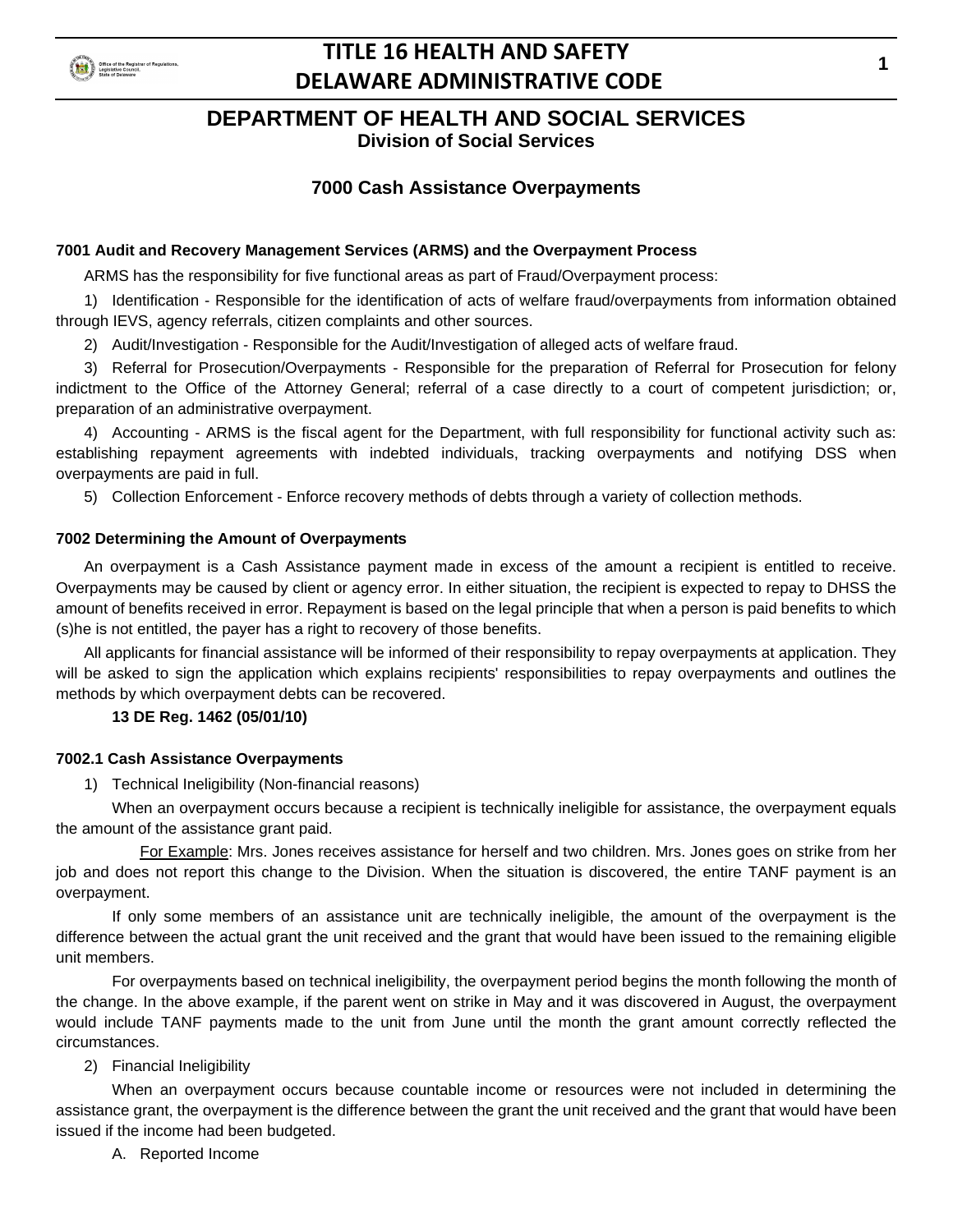1) Determine the unit's prospective eligibility at the time income began. Use all income that should have been included in the budget calculations. Income that was not counted (or counted incorrectly) due to agency error, is to have income disregards applied to determine the overpayment amount. See DSSM 4004.2, 4004.3, and 8028.

2) If the unit is determined prospectively ineligible, calculate the overpayment for each month using prospective budgeting. Include in the overpayment the month that the income began if the income received in that month exceeded the applicable Standard of Need.

3) If the unit would have remained eligible, calculate the overpayment for each month using retrospective budgeting, unless actual income recovered in a subsequent month makes the unit ineligible. In that case, budget the remaining months prospectively. **This is for overpayments occurring prior to November 1, 1995.**

4) Overpayments occurring after November 1, 1995 will be processed prospectively. The overpayment is to be processed prospectively regardless of whether the unit is totally ineligible for a benefit or if the unit is eligible for a partial benefit.

B. Unreported Income

1) Determine the unit's prospective eligibility at the time income began. Include all income that should be counted in the budget calculation. Do not allow income disregards on that income which was not reported. See DSSM 4004.2, 4004.3, and 8028.

2) If the unit is determined prospectively ineligible, calculate the overpayment for each month using prospective budgeting. Include in the overpayment the month the income began if the income received in that month exceeded the applicable Standard of Need.

3) If the unit would have remained eligible, calculate the overpayment for each month using retrospective budgeting, unless actual income recovered in a subsequent month makes the unit ineligible. In that case, budget the remaining months prospectively. **This is for overpayments occurring prior to November 1, 1995.**

4) Overpayments occurring after November 1, 1995 will be processed prospectively. The overpayment is to be processed prospectively regardless of whether the unit is totally ineligible for a benefit or if the unit is eligible for a partial benefit.

C. Calculating Overpayments Resulting From Unreported Income

1) Determine the unit's prospective eligibility at the time the income began. Include all income that was actually counted in the budget calculation and any income that was not included in the calculation, but should have been.

NOTE: If income was not counted because of agency error, allow income disregards applicable to the client's assistance. If income was unreported, do not allow any disregards. See DSSM 4004.2, 4004.3, and 8028.

2) If the unit is determined prospectively ineligible, calculate the overpayment for each month using prospective budgeting. Include in the overpayment the month that the income began if the income received in that month exceeded the applicable Standard of Need.

3) If the unit would have remained eligible, calculate the overpayment for each month using retrospective budgeting, unless actual income received in a subsequent month makes the unit ineligible. In that case, budget the remaining months prospectively. **This is for overpayments occurring prior to November 1, 1995.**

4) Overpayments occurring after November 1, 1995 will be processed prospectively. The overpayment is to be processed prospectively regardless of whether the unit is totally ineligible for a benefit or if the unit is eligible for a partial benefit.

To illustrate, suppose a TANF recipient begins receiving income in January, and DSS is informed of the income in May. A budget is computed to determine prospective eligibility for February, and the unit is found ineligible for February benefits. February is the first month of the overpayment period, and the overpayment amount for each month is determined using prospective budgeting. January could also be included in the overpayment period if the income actually received in January exceeded the applicable Standard of Need.

D. Offsetting Overpayments

When DSS discovers that a cash assistance client has been underpaid, the underpayment must be offset by any existing overpayment debt that was incurred in the same category of assistance. Once the offset has been made, any remaining underpayment is restored to the recipient. To calculate the offset, ARMS will determine if any prior overpayments exist and subtract the outstanding overpayment amount from the underpayment amount.

**2**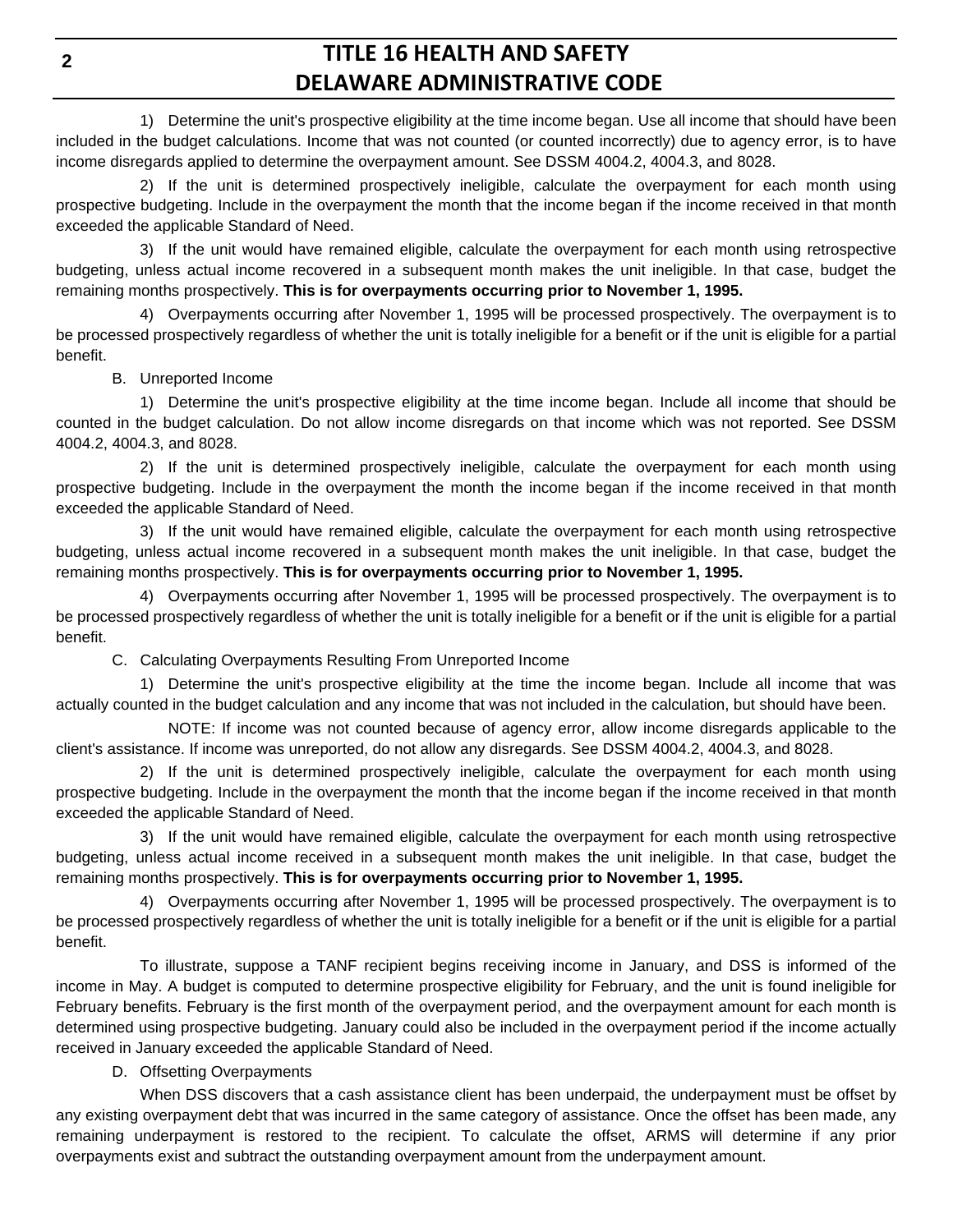For example, Mrs. Jones has an outstanding TANF overpayment debt of \$200. Later, DSS discovers that Mrs. Jones was underpaid \$250 in TANF benefits. The underpayment amount (\$250) is offset with the outstanding debt (\$200) and a restoration of \$50 is issued to Mrs. Jones by ARMS.

In these situations, the new overpayment balance must be entered in DCIS by ARMS to ensure that recoupment continues properly, if applicable.

E. Procedure For Benefit Restoration

To restore benefits, prepare a Form 106, Benefit Restoration/Underissuance Form. Form 106 should contain signatures of the worker completing the document, the Pool Supervisor, and the respective Operations Administrator. Forward Form 106 to ARMS/Accounting Section.

Do not include any current month's benefits in the restoration, as the current month's benefits can be issued by the DSS local office. Local offices, however, are not to issue any benefits for a previous month(s).

Benefit restorations, like all other overpayments, are then submitted to ARMS. ARMS researches their overpayment records for outstanding overpayments and makes any necessary adjustments to the recoupment balance as a result of the offsetting process.

The Form 106 is then post-audited by the DMS/Client Payments Section.

F. Exceptions To Repayment To DSS

For cases where TANF recipients retain child support payments assigned to the State and DCSE has established a support order, the DCSE will file a claim, obtain a debt acknowledgment, and establish a repayment agreement with the indebted recipient.

**13 DE Reg. 1462 (05/01/10)**

### **7002.2 Food Stamp Claims**

Repealed

**13 DE Reg. 1462 (05/01/10**

### **7002.3 Criteria for Establishing Inadvertent Household and Administrative Error Claims**

Repealed

**13 DE Reg. 1462 (05/01/10**

### **7002.4 Calculating Food Stamp Claims**

Repealed

**13 DE Reg. 1462 (05/01/10**

### **7003 Processing Overpayments**

### **7003.1 Routing**

Information regarding each claim/overpayment is to be transmitted from the DSS local office network to the ARMS Regional Area Office Supervisor as follows:

Suspected Intentional Violations

Suspected intentional violations meeting criteria for DOJ referral specified below are to be transmitted using a "Referral for Prosecution and Overpayment Form." If the criteria is met, ARMS will prepare the overpayment for forwarding to DOJ for legal action.

Overpayments should be referred to DOJ for prosecution when the following conditions exist:

- vidence of intentional violation (e.g., information intentionally omitted from application form), and
- Net overpayment is estimated to exceed \$1,000 (overpayment may involve one or more programs, including Medicaid, as long as grand total is at least estimated to be \$1,000), or
- · Interstate fraud, or
- Case involves a repeat offender with previous documented offenses of \$500 or more.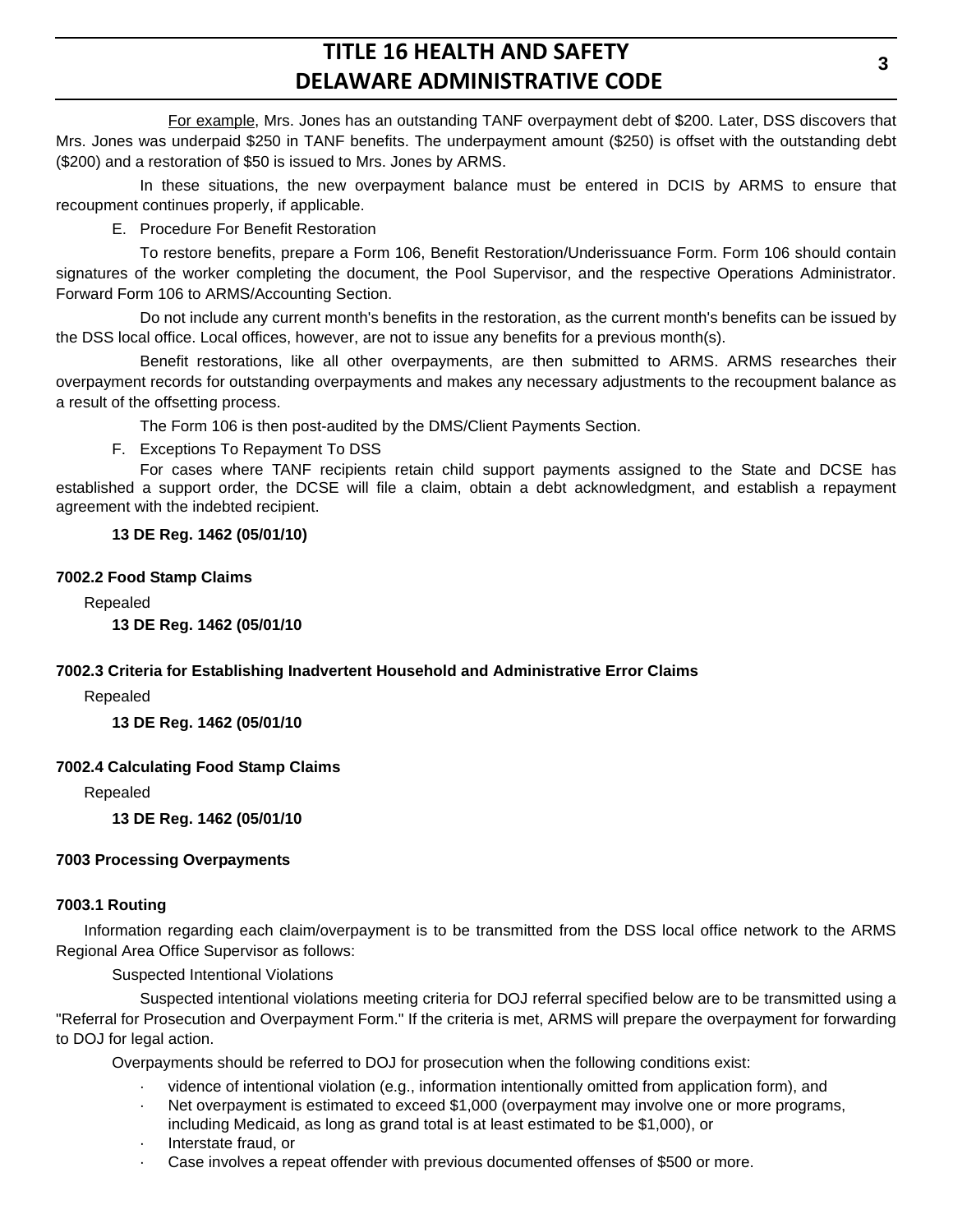After the overpayment is prepared, it is forwarded to the DOJ. When the overpayment has been processed through the Court system, it is returned by the Attorney General to ARMS. Here the results are logged and the Criminal Justice report is forwarded to DSS. If the client has been found guilty of an intentional Program violation, initiate action to disqualify the individual from the Program and notify ARMS of the disqualification so ARMS can complete the FCS-524 form. ARMS will initiate collection action by mailing a Repayment of Debt agreement and initiating recoupment or allotment reduction when appropriate.

When a DSS case has been referred to the DOJ for prosecution, the casefile is to be intact even though the contents may be more than three years old and otherwise subject to purging, per DSSM 1005.

To alert DSS that a record has been sent to the DOJ and should not be purged, ARMS will forward a copy of the Criminal Justice Report for insertion in the casefile. The presence of these forms will indicate that the case has been referred for prosecution and is to remain intact regardless of case activity status.

Suspected Intentional Violations Under \$1,000 and all Non-fraud Violations

Recoupment is automatically initiated when overpayment information is entered into DCIS. The system automatically calculates all case changes that result from recoupment and sends a notice to the recipient informing him/her of the changes. The notice is to be mailed at least ten 10) days before the changes will occur. As payments are withheld through recoupment, the system also tracks the overpayment balance. When the balance is zero (0), the system discontinues recoupment. When a regular monthly grant is not issued, the DSS worker is to deduct the monthly recoupment amount and notify ARMS of the amount deducted from the grant. If the recoupment balance is incorrect or a case has not been placed on recoupment, ARMS will enter the correct balance into DCIS.

### CASH ASSISTANCE OVERPAYMENTS

1. Calculate the overpayment as per DSSM 7002.1.

2. Complete Part A of form 920. Then send the overpayment package with form 920 to the Operations Administrator via the supervisor for approval and signature.

3. Open Cash Assistance Cases

a) Date the notice and copy it. Mail one overpayment package to the client, send one overpayment package to ARMS with form 920, and file one overpayment package on the record.

b) Prior to taking further action, wait thirteen days from the date the notice is mailed to the client to see if the client requests a fair hearing.

c) If the client doesn't request a fair hearing, initiate recoupment as appropriate using reason code 757 in Section 2.

Check with ARMS to determine the balance amount if a prior overpayment is being recouped. Once the amount is determined, enter the amount in Section 12.

4. Closed Cash Assistance Cases

Date the notice and copy it. Mail one overpayment package to the client. Send one overpayment package (with Form 920) to ARMS with a note indicating that the case is closed and that the client was noticed. File one overpayment package in the case record.

### **13 DE Reg. 1462 (05/01/10)**

#### **7004 Collections**

### **7004.1 Methods of Collecting Cash Assistance Overpayments**

Recoupment - Recoupment is the withholding of a portion of an assistance payment to an individual who is eligible for and in receipt of assistance under TANF or GA programs in order to recover an overpayment.

The amount recouped from an assistance grant from an agency caused overpayment will be 7% of the maximum payment standard for the family size or \$15.00, whichever is greater. The amount recouped from an assistance grant from a client caused overpayment will be 10% of the maximum payment standard for the family size or \$15.00, whichever is greater.

**4**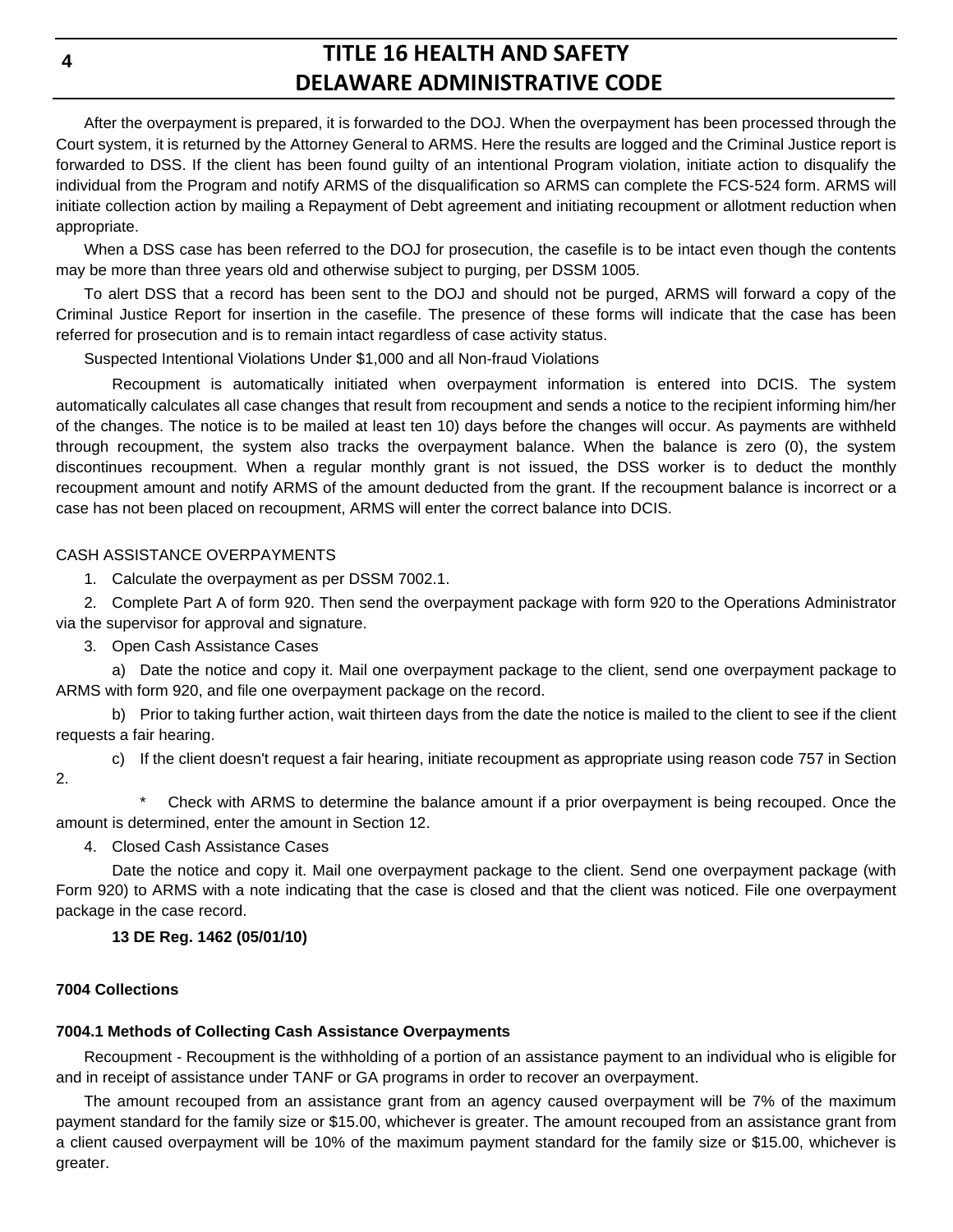| <b>FAMILY SIZE</b> | <b>TANF RECOUPMENT RATE</b> |               | <b>GA RECOUPMENT RATE</b> |               |
|--------------------|-----------------------------|---------------|---------------------------|---------------|
|                    | <b>CLIENT</b>               | <b>AGENCY</b> | <b>CLIENT</b>             | <b>AGENCY</b> |
|                    | <b>CAUSED</b>               | <b>CAUSED</b> | <b>CAUSED</b>             | <b>CAUSED</b> |
|                    | \$20                        | \$15          | \$15                      | \$15          |
| $\mathcal{P}$      | \$27                        | \$19          | \$17                      | \$15          |
| 3                  | \$34                        | \$24          | \$22                      | \$16          |
| 4                  | \$41                        | \$28          | \$26                      | \$18          |
| 5                  | \$48                        | \$33          | \$32                      | \$23          |
| 6                  | \$54                        | \$38          | \$37                      | \$26          |
|                    | \$61                        | \$43          | \$42                      | \$29          |

### Over seven (7) in TANF:

Add \$5.00 per person to the amount collected for a family of seven (7) for agency caused overpayments. Add \$7.00 per person to the amount collected for a family of seven (7) for client caused overpayments.

#### Over seven (7) in GA:

Add \$3.00 per person to the amount collected for a family of seven (7) for agency caused overpayments.

Add \$4.50 per person to the amount collected for a family of seven (7) for client caused overpayments.

All current cash assistance recipients who have outstanding overpayment debts are subject to recoupment if the overpayment occurred after 07/10/80, and was caused by the recipient. Agency caused overpayments are automatically recouped if they occurred after 10/01/81. Client caused overpayments that occurred before 07/10/80 and agency caused overpayments that occurred before 10/01/81 can be recouped only if the recipient agrees to this type of collection.

Only TANF overpayments can be recouped from a TANF grant, and only GA overpayments can be recouped from a GA grant. Food benefits, Medicaid, Child Support, Day Care, or other debts cannot be repaid by recouping funds from a Cash Assistance grant.

**PLEASE NOTE:** When completing an overpayment, the gross amount of the grant should be used.

For example, Ms. Jones received a TANF check for \$235 but was recouped \$15 for a previous overpayment. In calculating the new overpayment, \$250 would be used for the actual grant that was issued.

Restitution - Restitution is the repayment of assistance to which a recipient was not entitled. Individuals who are not subject to recoupment must make repayment directly to the Accounting Section of ARMS.

Reimbursement - Reimbursement is the repayment by the recipient of assistance benefits for which the recipient was eligible but is required to repay. An example is the repayment of assistance received during the six-month period in which a second real estate holding is excluded as a resource in order to allow the TANF recipient an opportunity to sell the property.

Notification to Recipients of Overpayments - When a cash assistance overpayment has been processed and collection will be initiated either through recoupment, restitution or reimbursement, the indebted individual must be notified of the overpayment debt. The DSS worker is to send the notice of TANF or GA overpayment to the individual, stating the amount of the overpayment, the circumstances that caused it, the amount that will be withheld from the assistance grant if they are active, and that they will be contacted at a later date regarding repayment of the overpayment debt. The notice must also inform the individual of his/her right to request a hearing on the overpayment issue. If the overpayment is not subject to recoupment, the amount of the overpayment should still be entered into DCIS.

### **13 DE Reg. 1462 (05/01/10)**